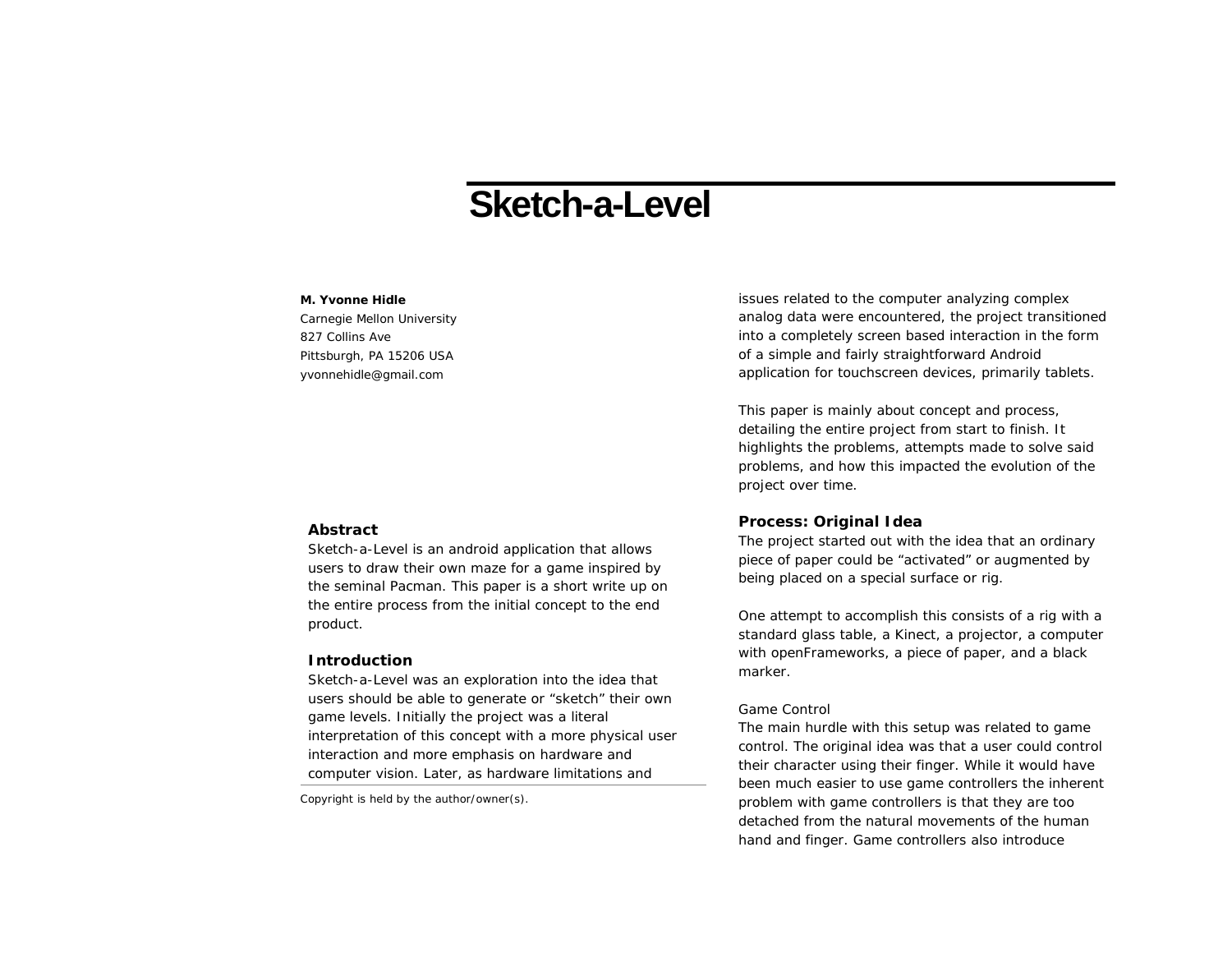another object that acts as an intermediary preventing the user from interacting directly with the maze they have created on the piece of paper. The most direct way for the interaction to occur without physical interference is to track the motion of the hand and finger with a video camera as it travels along the user generated maze. This method involves the use of openFrameworks, the ofxKinect addon, and a Kinect camera fitted with a pair of  $+2.5$  reading glasses due to the close proximity of the play surface to the camera.

The first attempt, met with moderate success, is to modify the ofxKinect blob detection code to suit the purposes of detecting finger motion. The first step is to isolate the tip of the finger and get it to track the finger with relative accuracy. However, there are a few problems with this method. While the Kinect fitted with +2.5 reading glasses is able to see closer than normal, it still cannot see in the 0-2 foot range. This is a problem since the camera needs to be closer to the paper in order to generate a collision map image with a resolution that is high enough to be usable. Another issue with the Kinect is that the camera's inability to see closer than 2 feet makes it difficult to isolate the finger consistently. This leads to long periods of time when the finger completely disappears depending on the proximity of the user's hand relative to the camera. These issues led to the second attempt at game control using a standard webcam instead of a Kinect.

Three approaches were taken with the webcam:

- 1) Blob detection paired with contour tracing and background subtraction.
- 2) A finger tracking add-on in Processing.

#### 3) Basic color detection

All three methods had their fair share of issues, most of which revolved around speed and accuracy. The finger tracking add-on was very slow, even after the code was optimized by limiting the number of points and simplifying the contour to the detriment of accuracy. Blob detection and contour tracing with background subtraction works fine in openFrameworks, but could not be used for the gameplay because the game program is written in Processing. As such the method of finger tracking needs to be compatible with processing so the game code does not have to be re-written. The third approach was color tracking. Color tracking was used due its simplicity and its compatibility with the game code and Processing. Color tracking was the last game control option pursued before switching the whole project onto Android.

#### *Collision Mapping*

The second major component of the game interaction involves detecting the maze sketch, saving the maze sketch, and converting the maze into a collision map that digital characters can interact with. The ability to use a finger or pen for maze creation is paramount given that the basis of the game is a user generated sketched maze. If the user has to use a mouse or a game controller to sketch the maze then the process of sketching becomes more cumbersome and less spontaneous as it gets more difficult to create mazes.

Initially the idea was to have physical buttons on the game table that would be labeled "save map" and "start game." The user gets a piece of paper, sets it on the table, draws a maze and hits the save map button. Once the aforementioned button is pressed the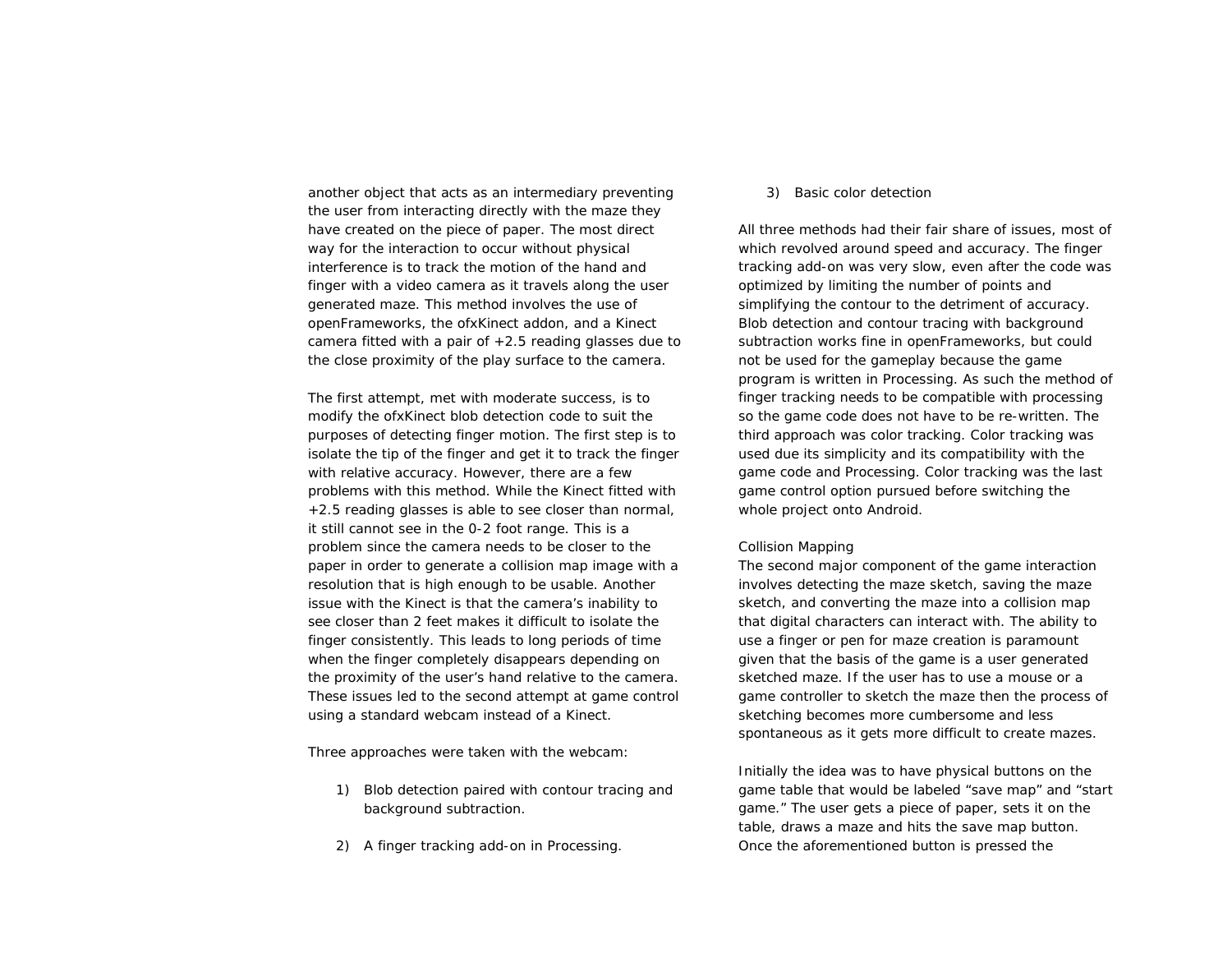computer takes a snapshot of the maze (preferably without the user's hand in it), analyzes the image, and then loads the analyzed image into the game as a map file. This method works fine until it is paired with the projection used for gameplay. When the projector is on and running it is impossible to get a good clear photo of the drawn maze. Two resolutions are effective at ameliorating the impact of the projection on the image capture quality:

- 1) Add additional lighting to counterbalance the projection. This worked well but made the rig feel bulky and cumbersome as the lighting had to be in the same space that a user would normally position their hands relative to the paper.
- 2) Have an apparatus that would block the projection when drawing and saving the image, and then unblock the projection when the game was started.

## *Projection*

Due to limited availability of equipment, an old Optima projector was used for the majority of experiments. The projector has the misfortune of very poor image resolution and an extremely long throw. For this project a projector with a short throw and good image clarity is very important. The projector should be able to be used within a rig such as a Reactable table.

However, in the attempt to work with a readily available projector, the best resolution is to use a mirror in order to enable the placement of the projector about four feet from the bottom of the glass surface. This distance is approximately what is needed in order

to project the gameplay image onto an 8.5x11 sheet of paper on the glass table. Unfortunately, due to the focal length of the projector, the image quality is grainy and details are for the most part illegible. In addition, the throw is far too long and the projector cannot be placed under the table, making a table-sized rig impossible.

#### *Issues overall*

The original idea was abandoned for three main reasons:

- 1) The rig would need to be excessively large in order to accommodate the throw of the projector and additional embedded lights. This would be fine if the entire table surface was intended to be used for interaction. However, the intention was to make the standard and commonly available 8.5"x11" piece of paper interactive.
- 2) The quality of the projection was very poor. The characters were extremely illegible.
- 3) The game control was poor. A finger needs to be able to be tracked accurately as long as it is within view. When using the RGB feed the camera had difficulty tracking a finger due to the light noise of the projector. When using Kinect the distance between the camera and the table is too great.

# **Process: Re-boot**

After struggling to resolve all of the aforementioned issues simultaneously, it was clear that an alternative means of finger tracking was necessary. I had done